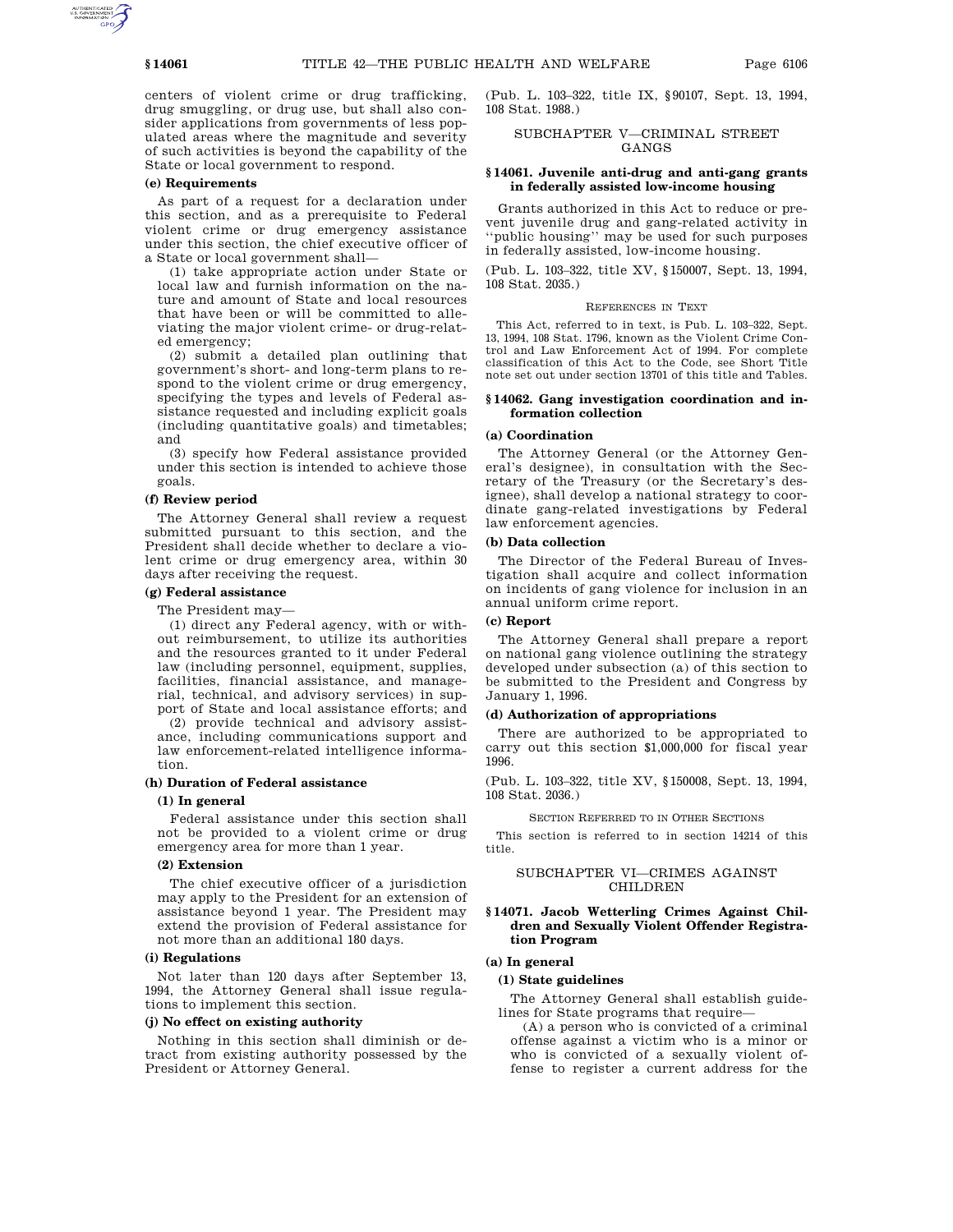time period specified in subparagraph (A) of subsection (b)(6) of this section; and

(B) a person who is a sexually violent predator to register a current address unless such requirement is terminated under subparagraph  $(B)$  of subsection  $(b)(6)$  of this section.

# **(2) Determination of sexually violent predator status; waiver; alternative measures**

## **(A) In general**

A determination of whether a person is a sexually violent predator for purposes of this section shall be made by a court after considering the recommendation of a board composed of experts in the behavior and treatment of sex offenders, victims' rights advocates, and representatives of law enforcement agencies.

# **(B) Waiver**

The Attorney General may waive the requirements of subparagraph (A) if the Attorney General determines that the State has established alternative procedures or legal standards for designating a person as a sexually violent predator.

### **(C) Alternative measures**

The Attorney General may also approve alternative measures of comparable or greater effectiveness in protecting the public from unusually dangerous or recidivistic sexual offenders in lieu of the specific measures set forth in this section regarding sexually violent predators.

#### **(3) Definitions**

For purposes of this section:

(A) The term ''criminal offense against a victim who is a minor'' means any criminal offense in a range of offenses specified by State law which is comparable to or which exceeds the following range of offenses:

(i) kidnapping of a minor, except by a parent;

(ii) false imprisonment of a minor, except by a parent;

(iii) criminal sexual conduct toward a minor;

(iv) solicitation of a minor to engage in sexual conduct;

(v) use of a minor in a sexual performance;

(vi) solicitation of a minor to practice prostitution;

(vii) any conduct that by its nature is a sexual offense against a minor; or

(viii) an attempt to commit an offense described in any of clauses (i) through (vii), if the State—

(I) makes such an attempt a criminal offense; and

(II) chooses to include such an offense in those which are criminal offenses against a victim who is a minor for the purposes of this section.

For purposes of this subparagraph conduct which is criminal only because of the age of the victim shall not be considered a criminal offense if the perpetrator is 18 years of age or younger.

(B) The term ''sexually violent offense'' means any criminal offense in a range of offenses specified by State law which is comparable to or which exceeds the range of offenses encompassed by aggravated sexual abuse or sexual abuse (as described in sections 2241 and 2242 of title 18 or as described in the State criminal code) or an offense that has as its elements engaging in physical contact with another person with intent to commit aggravated sexual abuse or sexual abuse (as described in such sections of title 18 or as described in the State criminal code).

(C) The term ''sexually violent predator'' means a person who has been convicted of a sexually violent offense and who suffers from a mental abnormality or personality disorder that makes the person likely to engage in predatory sexually violent offenses.

(D) The term ''mental abnormality'' means a congenital or acquired condition of a person that affects the emotional or volitional capacity of the person in a manner that predisposes that person to the commission of criminal sexual acts to a degree that makes the person a menace to the health and safety of other persons.

(E) The term ''predatory'' means an act directed at a stranger, or a person with whom a relationship has been established or promoted for the primary purpose of victimization.

(F) The term ''employed, carries on a vocation'' includes employment that is full-time or part-time for a period of time exceeding 14 days or for an aggregate period of time exceeding 30 days during any calendar year, whether financially compensated, volunteered, or for the purpose of government or educational benefit.

(G) The term ''student'' means a person who is enrolled on a full-time or part-time basis, in any public or private educational institution, including any secondary school, trade, or professional institution, or institution of higher education.

# **(b) Registration requirement upon release, parole, supervised release, or probation**

An approved State registration program established under this section shall contain the following elements:

# **(1) Duties of responsible officials**

(A) If a person who is required to register under this section is released from prison, or placed on parole, supervised release, or probation, a State prison officer, the court, or another responsible officer or official, shall—

(i) inform the person of the duty to register and obtain the information required for such registration;

(ii) inform the person that if the person changes residence address, the person shall report the change of address as provided by State law;

(iii) inform the person that if the person changes residence to another State, the person shall report the change of address as provided by State law and comply with any registration requirement in the new State of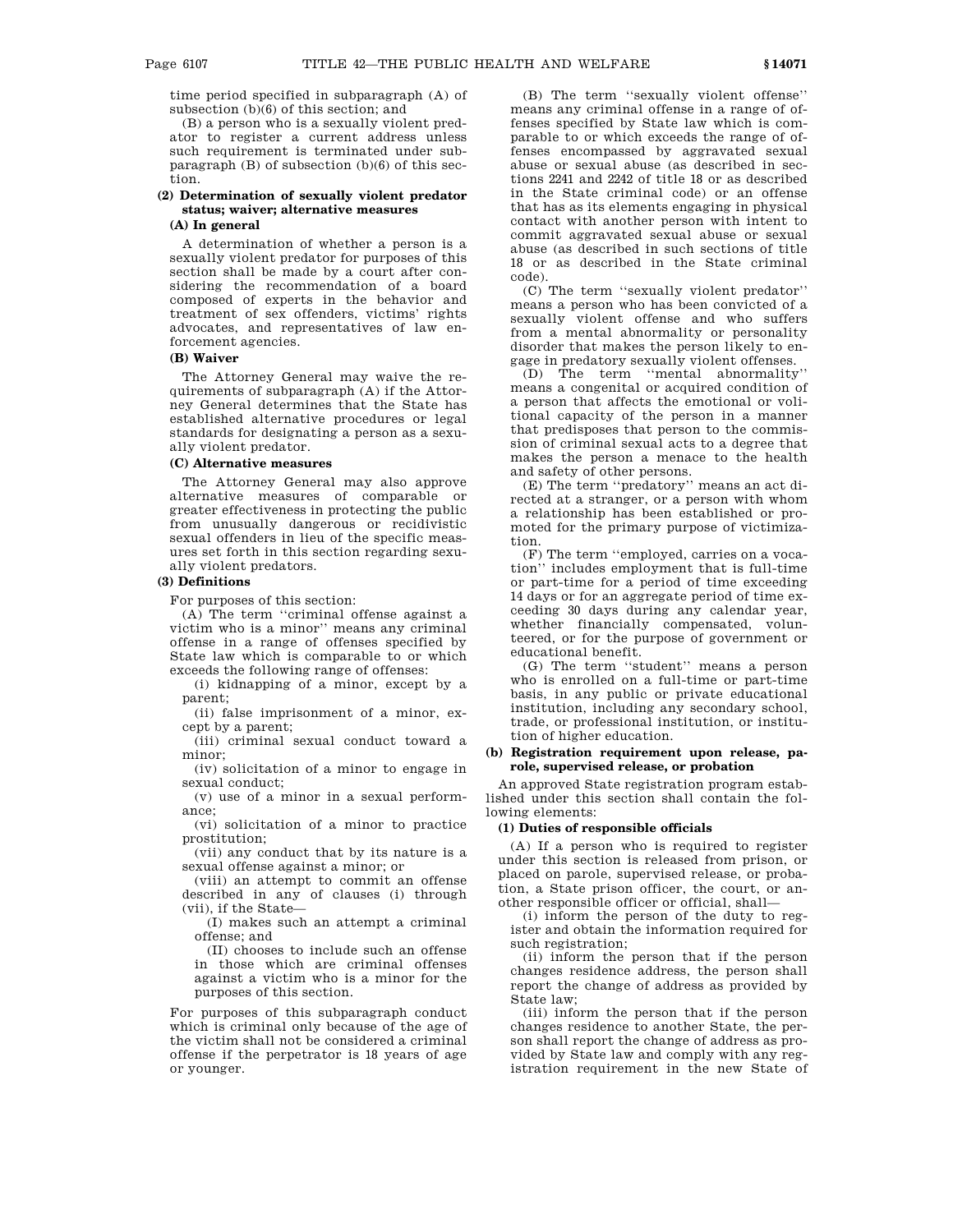residence, and inform the person that the person must also register in a State where the person is employed, carries on a vocation, or is a student;

(iv) obtain fingerprints and a photograph of the person if these have not already been obtained in connection with the offense that triggers registration; and

(v) require the person to read and sign a form stating that the duty of the person to register under this section has been explained.

(B) In addition to the requirements of subparagraph (A), for a person required to register under subparagraph (B) of subsection (a)(1) of this section, the State prison officer, the court, or another responsible officer or official, as the case may be, shall obtain the name of the person, identifying factors, anticipated future residence, offense history, and documentation of any treatment received for the mental abnormality or personality disorder of the person.

# **(2) Transfer of information to State and FBI; participation in national sex offender registry**

# **(A) State reporting**

State procedures shall ensure that the registration information is promptly made available to a law enforcement agency having jurisdiction where the person expects to reside and entered into the appropriate State records or data system. State procedures shall also ensure that conviction data and fingerprints for persons required to register are promptly transmitted to the Federal Bureau of Investigation.

#### **(B) National reporting**

A State shall participate in the national database established under section 14072(b) of this title in accordance with guidelines issued by the Attorney General, including transmission of current address information and other information on registrants to the extent provided by the guidelines.

#### **(3) Verification**

(A) For a person required to register under subparagraph  $(A)$  of subsection  $(a)(1)$  of this section, State procedures shall provide for verification of address at least annually.

(B) The provisions of subparagraph (A) shall be applied to a person required to register under subparagraph (B) of subsection (a)(1) of this section, except that such person must verify the registration every 90 days after the date of the initial release or commencement of parole.

# **(4) Notification of local law enforcement agencies of changes in address**

A change of address by a person required to register under this section shall be reported by the person in the manner provided by State law. State procedures shall ensure that the updated address information is promptly made available to a law enforcement agency having jurisdiction where the person will reside and entered into the appropriate State records or data system.

### **(5) Registration for change of address to another State**

A person who has been convicted of an offense which requires registration under this section and who moves to another State, shall report the change of address to the responsible agency in the State the person is leaving, and shall comply with any registration requirement in the new State of residence. The procedures of the State the person is leaving shall ensure that notice is provided promptly to an agency responsible for registration in the new State, if that State requires registration.

#### **(6) Length of registration**

A person required to register under subsection (a)(1) of this section shall continue to comply with this section, except during ensuing periods of incarceration, until—

(A) 10 years have elapsed since the person was released from prison or placed on parole, supervised release, or probation; or

(B) for the life of that person if that person—

(i) has 1 or more prior convictions for an offense described in subsection  $(a)(1)(A)$  of this section; or

(ii) has been convicted of an aggravated offense described in subsection  $(a)(1)(A)$  of this section; or

(iii) has been determined to be a sexually violent predator pursuant to subsection  $(a)(2)$  of this section.

# **(7) Registration of out-of-State offenders, Federal offenders, persons sentenced by courts martial, and offenders crossing State borders**

As provided in guidelines issued by the Attorney General, each State shall include in its registration program residents who were convicted in another State and shall ensure that procedures are in place to accept registration information from—

(A) residents who were convicted in another State, convicted of a Federal offense, or sentenced by a court martial; and

(B) nonresident offenders who have crossed into another State in order to work or attend school.

# **(c) Registration of offender crossing State border**

Any person who is required under this section to register in the State in which such person resides shall also register in any State in which the person is employed, carries on a vocation, or is a student.

## **(d) Penalty**

A person required to register under a State program established pursuant to this section who knowingly fails to so register and keep such registration current shall be subject to criminal penalties in any State in which the person has so failed.

# **(e) Release of information**

(1) The information collected under a State registration program may be disclosed for any purpose permitted under the laws of the State.

(2) The State or any agency authorized by the State shall release relevant information that is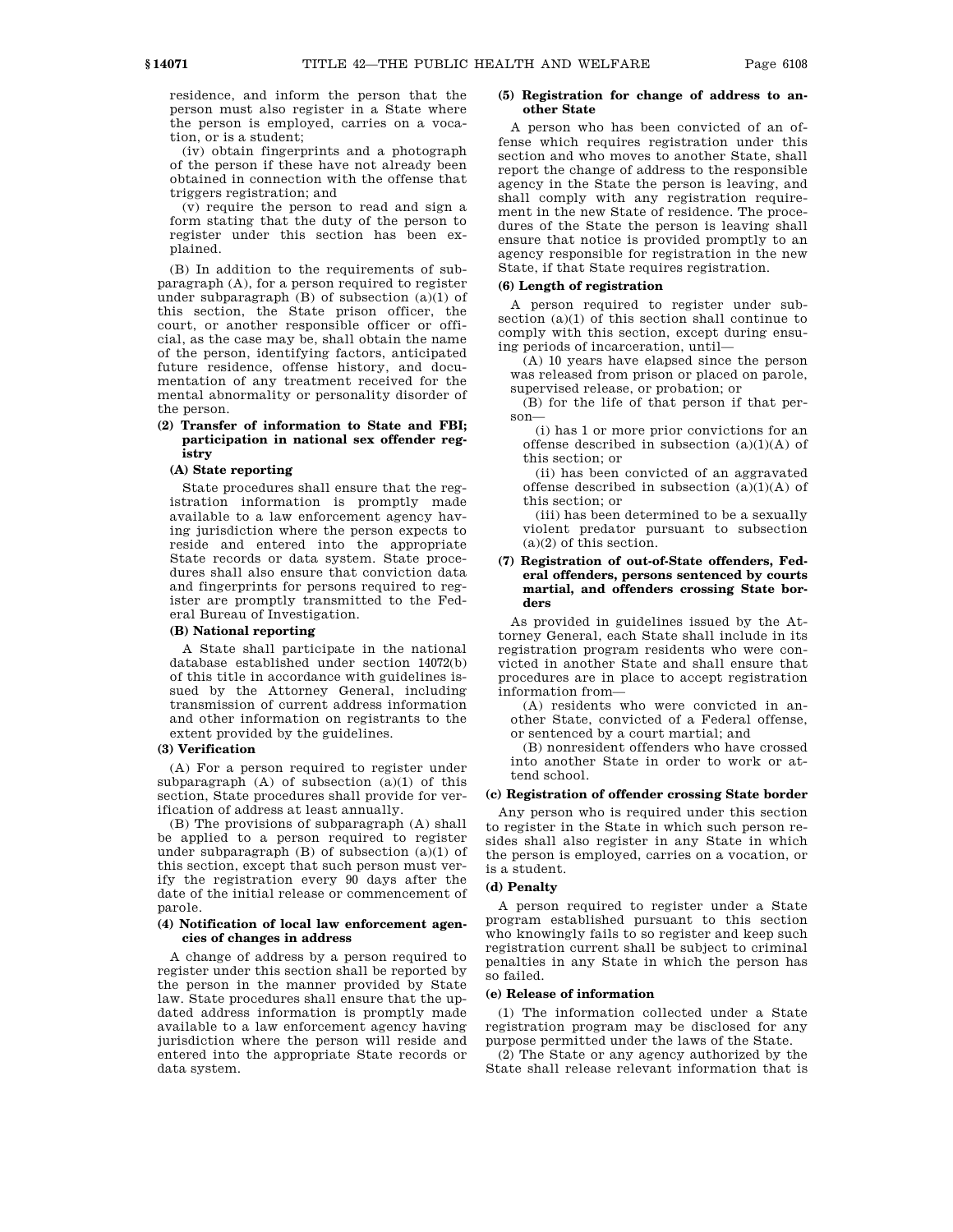necessary to protect the public concerning a specific person required to register under this section, except that the identity of a victim of an offense that requires registration under this section shall not be released.

# **(f) Immunity for good faith conduct**

Law enforcement agencies, employees of law enforcement agencies and independent contractors acting at the direction of such agencies, and State officials shall be immune from liability for good faith conduct under this section.

# **(g) Compliance**

# **(1) Compliance date**

Each State shall have not more than 3 years from September 13, 1994, in which to implement this section, except that the Attorney General may grant an additional 2 years to a State that is making good faith efforts to implement this section.

## **(2) Ineligibility for funds**

(A) A State that fails to implement the program as described in this section shall not receive 10 percent of the funds that would otherwise be allocated to the State under section 3756 of this title.

(B) REALLOCATION OF FUNDS.—Any funds that are not allocated for failure to comply with this section shall be reallocated to States that comply with this section.

# **(h) Fingerprints**

Each requirement to register under this section shall be deemed to also require the submission of a set of fingerprints of the person required to register, obtained in accordance with regulations prescribed by the Attorney General under section 14072(h) of this title.

# **(i) Grants to States for costs of compliance**

# **(1) Program authorized**

# **(A) In general**

The Director of the Bureau of Justice Assistance (in this subsection referred to as the ''Director'') shall carry out a program, which shall be known as the ''Sex Offender Management Assistance Program'' (in this subsection referred to as the ''SOMA program''), under which the Director shall award a grant to each eligible State to offset costs directly associated with complying with this section.

#### **(B) Uses of funds**

Each grant awarded under this subsection shall be—

(i) distributed directly to the State for distribution to State and local entities; and

(ii) used for training, salaries, equipment, materials, and other costs directly associated with complying with this section.

## **(2) Eligibility**

# **(A) Application**

To be eligible to receive a grant under this subsection, the chief executive of a State shall, on an annual basis, submit to the Director an application (in such form and containing such information as the Director may reasonably require) assuring that—

(i) the State complies with (or made a good faith effort to comply with) this section; and

(ii) where applicable, the State has penalties comparable to or greater than Federal penalties for crimes listed in this section, except that the Director may waive the requirement of this clause if a State demonstrates an overriding need for assistance under this subsection.

# **(B) Regulations**

# **(i) In general**

Not later than 90 days after October 30, 1998, the Director shall promulgate regulations to implement this subsection (including the information that must be included and the requirements that the States must meet) in submitting the applications required under this subsection. In allocating funds under this subsection, the Director may consider the annual number of sex offenders registered in each eligible State's monitoring and notification programs.

# **(ii) Certain training programs**

Prior to implementing this subsection, the Director shall study the feasibility of incorporating into the SOMA program the activities of any technical assistance or training program established as a result of section 13941 of this title. In a case in which incorporating such activities into the SOMA program will eliminate duplication of efforts or administrative costs, the Director shall take administrative actions, as allowable, and make recommendations to Congress to incorporate such activities into the SOMA program prior to implementing the SOMA program.

#### **(3) Authorization of appropriations**

There is authorized to be appropriated to carry out this subsection, \$25,000,000 for each of fiscal years 1999 and 2000.

(Pub. L. 103–322, title XVII, §170101, Sept. 13, 1994, 108 Stat. 2038; Pub. L. 104–145, §2, May 17, 1996, 110 Stat. 1345; Pub. L. 104–236, §§3–7, Oct. 3, 1996, 110 Stat. 3096, 3097; Pub. L. 105–119, title I, §115(a)(1)–(5), Nov. 26, 1997, 111 Stat. 2461–2463; Pub. L. 105–314, title VI, §607(a), Oct. 30, 1998, 112 Stat. 2985.)

#### **AMENDMENTS**

1998—Subsecs. (g), (h). Pub. L. 105–314, §607(a)(1), which directed the amendment of this section by redesignating the second subsection designated as subsection (g) as subsection (h), was executed by redesignating subsec. (g), relating to fingerprints, as (h) to reflect the probable intent of Congress.

Subsec. (i). Pub. L. 105–314, §607(a)(2), added subsec. (i).

1997—Subsec. (a)(1)(A), (B). Pub. L. 105–119,  $$115(a)(1)(A)$ , struck out "with a designated State law enforcement agency'' after ''current address''.

Subsec. (a)(2). Pub. L. 105–119, §115(a)(1)(B), added par. (2) and struck out heading and text of former par. (2). Text read as follows: ''A determination that a person is a sexually violent predator and a determination that a person is no longer a sexually violent predator shall be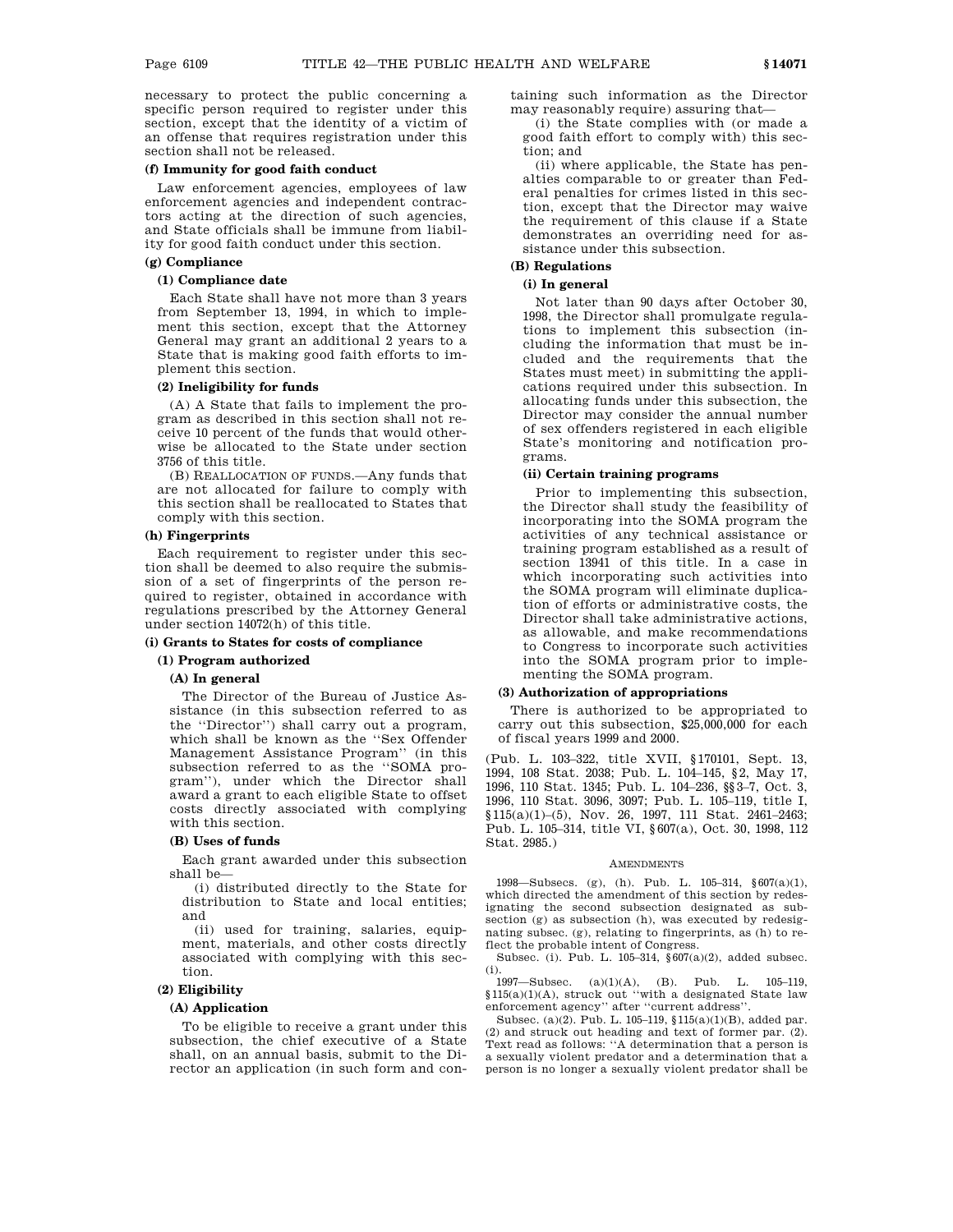made by the sentencing court after receiving a report by a State board composed of experts in the field of the behavior and treatment of sexual offenders, victim rights advocates, and representatives from law enforcement agencies.''

Subsec. (a)(3)(A). Pub. L. 105–119,  $$115(a)(1)(C)(i)$ , substituted "in a range of offenses specified by State law which is comparable to or which exceeds the following range of offenses:'' for ''that consists of—'' in introductory provisions.

Subsec. (a)(3)(B). Pub. L. 105–119, §115(a)(1)(C)(ii), substituted ''in a range of offenses specified by State law which is comparable to or which exceeds the range of offenses encompassed by'' for ''that consists of''.

Subsec. (a)(3)(F), (G). Pub. L. 105-119,  $$115(a)(1)(D)$ , added subpars.  $(\mathcal{F})$  and  $(\mathcal{G}).$ 

Subsec. (b)(1). Pub. L. 105–119, §115(a)(2)(A)(i), sub-stituted ''Duties of responsible officials'' for ''Duty of

State prison official or court'' in heading.<br>Subsec. (b)(1)(A). Pub. L. 105–119, §115(a)(2)(A)(ii)(I), substituted "the court, or another responsible officer or official'' for ''or in the case of probation, the court'' in introductory provisions.

Subsec. (b)(1)(A)(ii). Pub. L. 105–119,  $$115(a)(2)(A)(ii)(II)$ , substituted "report the change of address as provided by State law'' for ''give the new address to a designated State law enforcement agency in

writing within 10 days".<br>Subsec.  $(b)(1)(A)(iii)$ . Subsec.  $(b)(1)(A)(iii)$ . Pub. L.  $105-119$ , §115(a)(2)(A)(ii)(III), substituted ''shall report the change of address as provided by State law and comply with any registration requirement in the new State of residence, and inform the person that the person must also register in a State where the person is employed, carries on a vocation, or is a student'' for ''shall register the new address with the law enforcement agency with whom the person last registered, and the person is also required to register with a designated law enforcement agency in the new State not later than 10 days after establishing residence in the new State, if the new

State has a registration requirement".<br>Subsec. (b)(1)(B). Pub. L. 105–119, §115(a)(2)(A)(iii), substituted '', the court, or another responsible officer or official" for "or the court"

Subsec. (b)(2). Pub. L. 105–119,  $$115(a)(2)(B)$ , added par. (2) and struck out heading and text of former par. (2). Text read as follows: ''The officer, or in the case of a person placed on probation, the court, shall, within 3 days after receipt of information described in paragraph (1), forward it to a designated State law enforcement agency. The State law enforcement agency shall immediately enter the information into the appropriate State law enforcement record system and notify the appropriate law enforcement agency having jurisdiction where the person expects to reside. The State law enforcement agency shall also immediately transmit all information described in paragraph (1) to the Federal Bureau of Investigation for inclusion in the

FBI database described in section 14072 of this title.'' Subsec. (b)(3)(A). Pub. L. 105–119, §115(a)(2)(C)(i), in introductory provisions, substituted ''State procedures shall provide for verification of address at least annually.'' for ''on each anniversary of the person's initial registration date during the period in which the person is required to register under this section the following applies:''.

 $(b)(3)(A)(i)$  to (iv). Pub. L. 105–119. §115(a)(2)(C)(ii), which directed the amendment of par. (3)(A) by striking out cls. (i) through (v), was executed by striking out cls. (i) through (iv) to reflect the probable intent of Congress because no cl. (v) had been enacted. Prior to amendment, cls. (i) through (iv) read as follows:

(i) The designated State law enforcement agency shall mail a nonforwardable verification form to the last reported address of the person.

'(ii) The person shall mail the verification form to the designated State law enforcement agency within 10 days after receipt of the form.

 $(iii)$  The verification form shall be signed by the person, and state that the person still resides at the address last reported to the designated State law enforcement agency. The person shall include with the verification form, fingerprints and a photograph of that person.

''(iv) If the person fails to mail the verification form to the designated State law enforcement agency within 10 days after receipt of the form, the person shall be in violation of this section unless the person proves that the person has not changed the residence address.''

Subsec. (b)(4). Pub. L. 105–119, §115(a)(2)(D), substituted ''section shall be reported by the person in the manner provided by State law. State procedures shall ensure that the updated address information is promptly made available to a law enforcement agency having jurisdiction where the person will reside and entered into the appropriate State records or data system'' for ''section reported to the designated State law enforcement agency shall be immediately reported to the appropriate law enforcement agency having jurisdiction where the person is residing. The designated law enforcement agency shall, if the person changes residence to another State, notify the law enforcement agency with which the person must register in the new State, if the new State has a registration requirement''.

Subsec. (b)(5). Pub. L. 105–119,  $\sinh(2)(E)$ , substituted ''and who moves to another State, shall report the change of address to the responsible agency in the State the person is leaving, and shall comply with any registration requirement in the new State of residence. The procedures of the State the person is leaving shall ensure that notice is provided promptly to an agency responsible for registration in the new State, if that State requires registration'' for ''shall register the new address with a designated law enforcement agency in another State to which the person moves not later than 10 days after such person establishes residence in the new State, if the new State has a registration requirement''.

Subsec. (b)(7). Pub. L. 105–119, §115(a)(2)(F), added par. (7).

Subsec. (c). Pub. L. 105–119, §115(a)(3), added subsec. (c). Former subsec. (c) redesignated (d).

Subsec. (d). Pub. L. 105–119, §115(a)(3), redesignated subsec. (c) as (d). Former subsec. (d) redesignated (e).

Subsec. (e). Pub. L. 105–119, §115(a)(3), (4), redesignated subsec. (d) as (e) and in par. (2) substituted ''The State or any agency authorized by the State'' for ''The designated State law enforcement agency and any local law enforcement agency authorized by the State agen-

cy''. Former subsec. (e) redesignated (f). Subsec. (f). Pub. L. 105–119, §115(a)(3), (5), redesignated subsec. (e) as (f) and substituted ''and independent contractors acting at the direction of such agencies, and State officials'' for '', and State officials''. Former subsec. (f) redesignated (g).

Subsec. (g). Pub. L.  $105-119$ ,  $\widetilde{$}115(a)(3)$ , redesignated subsec. (f), relating to compliance, as (g).

1996—Subsec. (a)(2). Pub. L. 104–236, §4, inserted before period at end '', victim rights advocates, and representatives from law enforcement agencies''.

Subsec. (b)(2). Pub. L. 104–236, §7, amended heading and text of par. (2) generally. Prior to amendment, text read as follows: ''The officer, or in the case of a person placed on probation, the court, shall, within 3 days after receipt of information described in paragraph (1), forward it to a designated State law enforcement agency. The State law enforcement agency shall immediately enter the information into the appropriate State law enforcement record system and notify the appropriate law enforcement agency having jurisdiction where the person expects to reside. The State law enforcement agency shall also immediately transmit the conviction data and fingerprints to the Federal Bureau of Investigation.''

Subsec. (b)(3)(A)(iii). Pub. L. 104–236, §6, inserted at end ''The person shall include with the verification form, fingerprints and a photograph of that person.''

Subsec. (b)(6). Pub. L. 104–236, §3, amended heading and text of par. (6) generally. Prior to amendment, text read as follows: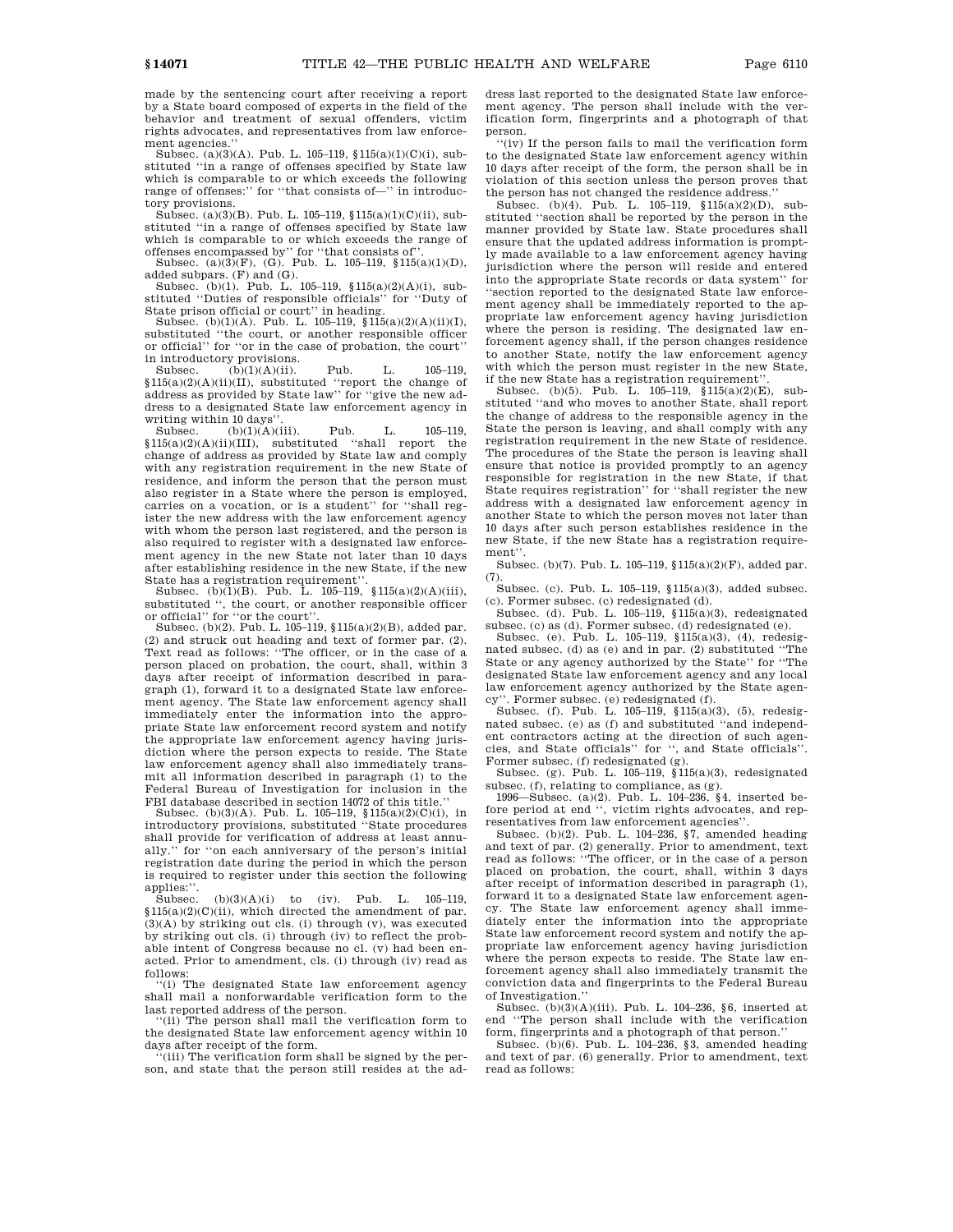''(A) A person required to register under subparagraph (A) of subsection (a)(1) of this section shall continue to comply with this section until 10 years have elapsed since the person was released from prison, placed on parole, supervised release, or probation.

'(B) The requirement of a person to register under subparagraph  $(B)$  of subsection  $(a)(1)$  of this section shall terminate upon a determination, made in accordance with paragraph (2) of subsection (a) of this section, that the person no longer suffers from a mental abnormality or personality disorder that would make the person likely to engage in a predatory sexually violent offense.''

Subsec. (d). Pub. L. 104–145 amended heading and text of subsec. (d) generally. Prior to amendment, text read as follows: ''The information collected under a State registration program shall be treated as private data expect that—

''(1) such information may be disclosed to law enforcement agencies for law enforcement purposes;

''(2) such information may be disclosed to government agencies conducting confidential background checks; and

''(3) the designated State law enforcement agency and any local law enforcement agency authorized by the State agency may release relevant information that is necessary to protect the public concerning a specific person required to register under this section, except that the identity of a victim of an offense that requires registration under this section shall not be released.''

Subsec. (g). Pub. L. 104–236, §5, added subsec. (g).

#### EFFECTIVE DATE OF 1997 AMENDMENT

Section 115(c) of Pub. L. 105–119 provided that: ''This section [amending this section, section 14072 of this title, and sections 3521, 3563, 3583, 4042, and 4209 of Title 18, Crimes and Criminal Procedure, enacting provisions set out as notes under section 14039 of this title and section 951 of Title 10, Armed Forces, and amending provisions set out as a note under this section] shall take effect on the date of the enactment of this Act [Nov. 26, 1997], except that—

 $\cdot$ <sup>"(1)</sup> subparagraphs (A), (B), and (C) of subsection (a)(8) [amending sections 3563, 3583, 4042, and 4209 of Title 18, Crimes and Criminal Procedure, and enacting provisions set out as a note under section 951 of Title 10, Armed Forces] shall take effect 1 year after the date of the enactment of this Act; and

''(2) States shall have 3 years from such date of enactment to implement amendments made by this Act [probably should be ''this section''] which impose new requirements under the Jacob Wetterling Crimes Against Children and Sexually Violent Offender Registration Act [42 U.S.C. 14071 et seq.], and the Attorney General may grant an additional 2 years to a State that is making good faith efforts to implement these amendments.''

#### EFFECTIVE DATE OF 1996 AMENDMENT

Section 10 of Pub. L. 104–236, as amended by Pub. L. 105–119, title I, §115(a)(7), Nov. 26, 1997, 111 Stat. 2464, provided that:

''(a) IN GENERAL.—This Act [enacting sections 14072 and 14073 of this title, amending this section, and enacting provisions set out as notes under this section and section 13701 of this title] and the amendments made by this Act shall become effective 1 year after the date of enactment of this Act [Oct. 3, 1996].

''(b) COMPLIANCE BY STATES.—Each State shall implement the amendments made by sections 3, 4, 5, 6, and 7 of this Act [amending this section] not later than 3 years after the date of enactment of this Act, except that the Attorney General may grant an additional 2 years to a State that is making good faith efforts to implement such amendments.

(c) INELIGIBILITY FOR FUNDS.

''(1) A State that fails to implement the program as described in sections 3, 4, 5, 6, and 7 of this Act [amending this section] shall not receive 10 percent of the funds that would otherwise be allocated to the State under section 506 of the Omnibus Crime Control and Safe Streets Act of 1968 (42 U.S.C. 3756).

''(2) Any funds that are not allocated for failure to comply with section 3, 4, 5, 6, or 7 of this Act shall be reallocated to States that comply with these sections.

''(d) EFFECTIVE DATE.—States shall be allowed the time specified in subsection (b) to establish minimally sufficient sexual offender registration programs for purposes of the amendments made by section 2 [enacting section 14072 of this title]. Subsections (c) and (k) of section 170102 of the Violent Crime Control and Law Enforcement Act of 1994 [42 U.S.C. 14072(c), (k)], and any requirement to issue related regulations, shall take effect at the conclusion of the time provided under this subsection for the establishment of minimally sufficient sexual offender registration programs.''

#### REGULATIONS

Section 9 of Pub. L. 104–236 provided that: ''Not later than 1 year after the date of enactment of this Act [Oct. 3, 1996], the Attorney General shall issue regulations to carry out this Act [see Effective Date of 1996 Amendment note above] and the amendments made by this Act.''

#### **SEVERABILITY**

Section 11 of Pub. L. 104–236 provided that: ''If any provision of this Act [see Effective Date of 1996 Amendment note above], an amendment made by this Act, or the application of such provision or amendment to any person or circumstance is held to be unconstitutional, the remainder of this Act, the amendments made by this Act, and the application of the provisions of such to any person or circumstance shall not be affected thereby.''

#### TRANSFER OF FUNCTIONS

Effective Aug. 1, 2000, all functions of Director of Bureau of Justice Assistance, other than those enumerated in section 3742(3) to (6) of this title, transferred to Assistant Attorney General for Office of Justice Programs, see section  $1000(a)(1)$  [title I, §108(b)] of Pub. L. 106–113, set out as a note under section 3741 of this title.

#### STUDY OF SEX OFFENDER MANAGEMENT ASSISTANCE PROGRAM

Pub. L. 105–314, title VI, §607(b), Oct. 30, 1998, 112 Stat. 2986, provided that: ''Not later than March 1, 2000, the Director shall conduct a study to assess the efficacy of the Sex Offender Management Assistance Program under section 170101(i) of the Violent Crime Control and Law Enforcement Act of 1994 (42 U.S.C. 14071(i)), as added by this section, and submit recommendations to Congress.

#### STUDY OF HOTLINES

Pub. L. 105–314, title IX, §902, Oct. 30, 1998, 112 Stat. 2991, provided that:

''(a) IN GENERAL.—Not later than 1 year after the date of the enactment of this Act [Oct. 30, 1998], the Attorney General shall conduct a study in accordance with subsection (b) and submit to Congress a report on the results of that study.

''(b) CONTENTS OF STUDY.—The study under this section shall include an examination of—

''(1) existing State programs for informing the public about the presence of sexual predators released from prison, as required in section 170101 of the Violent Crime Control and Law Enforcement Act of 1994 (42 U.S.C. 14071), including the use of CD-ROMs, Internet databases, and Sexual Offender Identification Hotlines, such as those used in the State of California; and

''(2) the feasibility of establishing a national hotline for parents to access a Federal Bureau of Inves